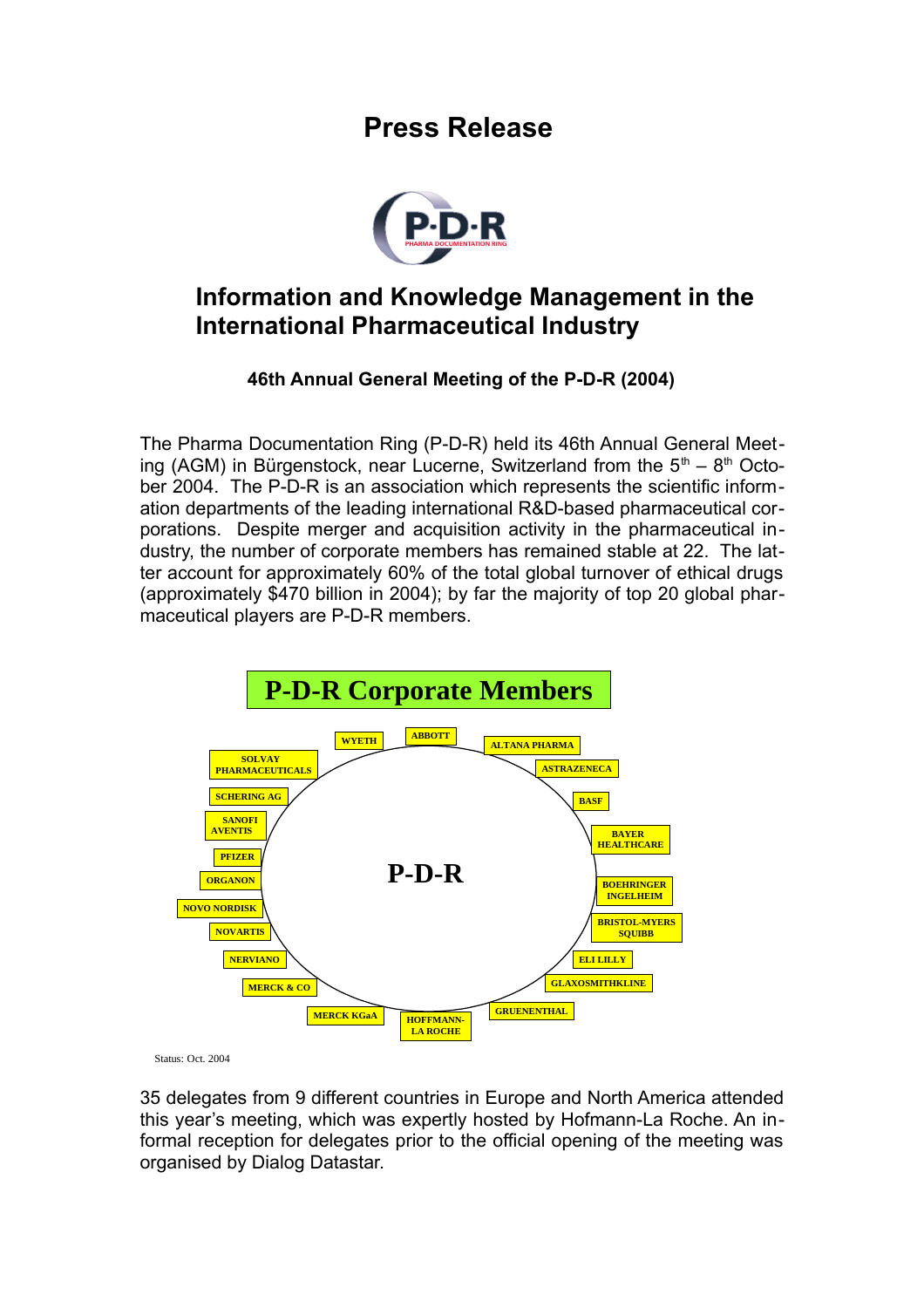In his opening address, Henning Nielsen (Novo Nordisk), P-D-R President, reported on the success of a special P-D-R meeting on Quality Standards in Berlin for STM Electronic Journals. The outcome of this meeting was a draft document on quality standards for e-journals, which will be presented on the P-D-R website once it is finally endorsed by members.

A joint task force involving the P-D-R and several STM (Scientific Technical Medical) publishers, has produced a Code of Practice document for the external use of e-content which seeks to clarify the terms that frequently arise in discussions with publishers and information providers relating to regulatory, legal, medical information (reactive distribution of single copies) and marketing use (proactive distribution of multiple copies) of e-content.

The P-D-R participated in a UK House of Commons Select Committee inquiry into scientific publications/open access debate, their final report included several references to the P-D-R standpoint.

With respect to the P-D-R website, further gratis commercial sources of information have been added e.g weekly Monitor article from Markletletter, Pharmadeals Reviews etc.

As in previous years, two strategic topics were selected prior to the AGM and discussed in depth:

- The Changing Information Scene
- E-Learning

During the 'Changing Information Scene' session, Vin Caraher, CEO of Thomson Scientific, outlined the company's strategy for providing enhanced products to the pharmaceutical Industry and their commitment to ensuring adequate levels of customer support and service.

This was followed by a presentation on the development of an innovative new end-user product - T-Pharma - by Ian Tarr, Vice-President of Thomson Scientific. The product had apparently been designed following a survey of endusers in pharma companies conducted by a third party on behalf of Thomson Scientific. This interesting new product uses portal technology to provide a single interface to all Thomson Scientific content. The licensing strategy was also outlined to the P-D-R group. The connected P-D-R presentations focussed on the needs for high quality patent related information (both expert user and end-user) and for tailored customer support. In the second of these presentations, the importance of a smooth transition of customer support during and after acquisitions was underlined using (general) examples of what should not happen during such processes.

In the discussions that followed, P-D-R company representatives provided feedback on Thomson Scientific products and services, together with comments on the proposed T-Pharma licensing model beyond 2005.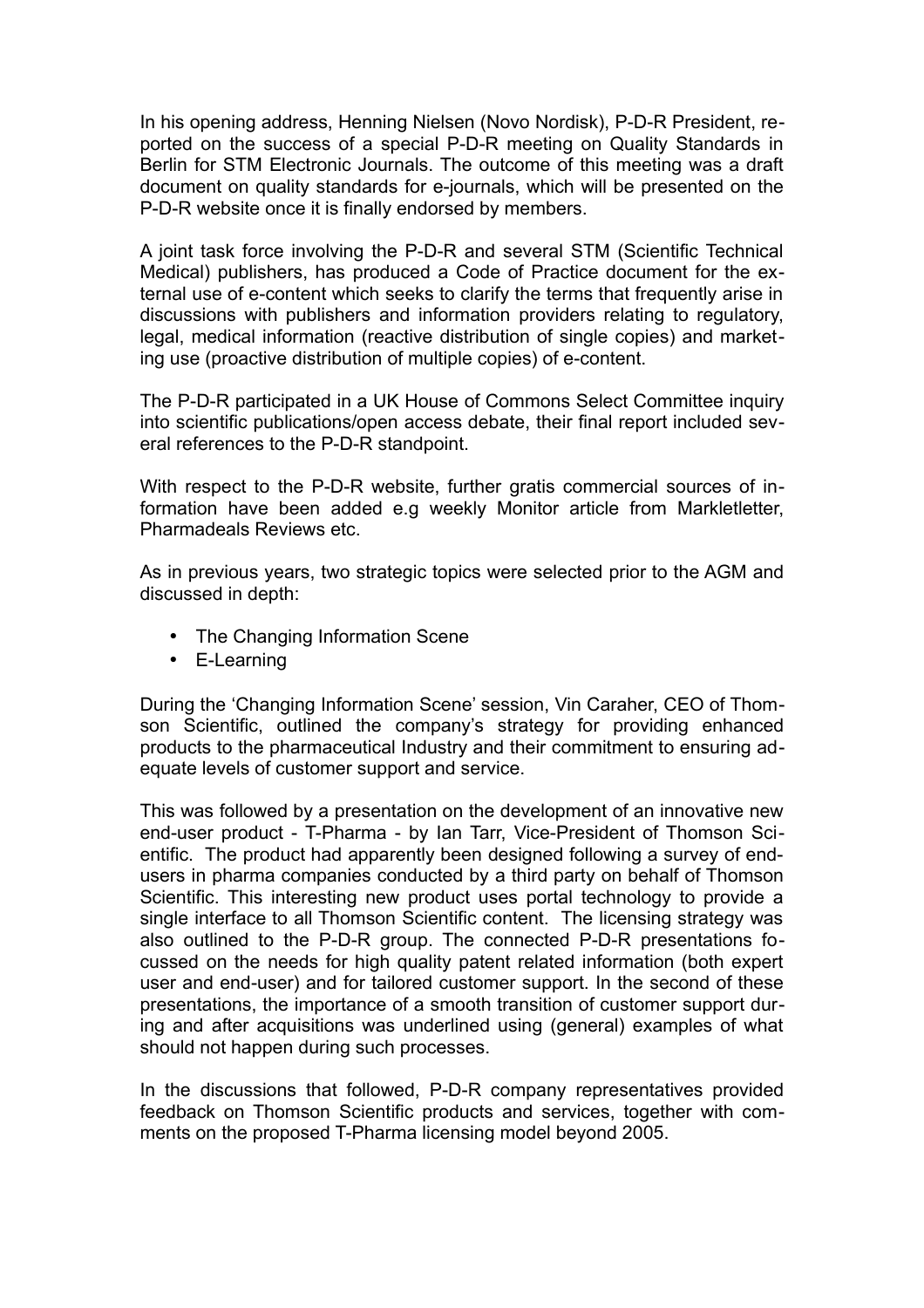During the second special topic session on 'e-Learning and distance learning', Anne Caputo (Factiva) described some e-learning initiatives within her own organisation. In her experience, successful e-learning programmes are closely linked to the day-to-day activities of staff, avoid being driven by the features of the tools being used, and are supported by activities such as group discussions.

A survey conducted amongst P-D-R member companies revealed that about 50% of P-D-R companies had already developed e-learning modules to train end-users in the use of desktop information systems. Typical examples included applications such as product literature databases, Ovid, MicroPatent etc.

Three P-D-R companies gave presentations including live demonstrations of in-house applications of e-learning, using different approaches and tools. Glaxo SmithKline discussed the use of the Docent author learning management system, Aventis their application of streaming video, and Abbott discussed their early experiences with the Impatica web conferencing tool, a number of simulation tools, and course authoring tools including Lectora and ZMS.

Other highlights of the meeting included

- a presentation by Rachel Ecclestone (Blackwell Science) on possible technical approaches to mining the published scientific literature. A system architecture was proposed that could satisfy the needs of the pharmaceutical industry.
- a review of the use of electronic laboratory notebooks in the Pharmaceutical Industry and a presentation on the current activities of Merck & Co in this developing area.
- formal approval of the "quality standards for e-journals" document discussed earlier

A prominent part of the meeting is when company representatives report on non-confidential developments that have been taking place in their respective organisations during the previous year.

Several members reported on a major increase of their electronic journal holdings, both with current subscriptions and with electronic backfiles. Subscriptions to e-books had also increased with companies adding electronic versions of reference books to their collections during 2004. In many companies, print subscriptions have been dramatically reduced.

A number of delegates confirmed that they were using SFX linking technology for their e-journal collections or planned to use it in the near future.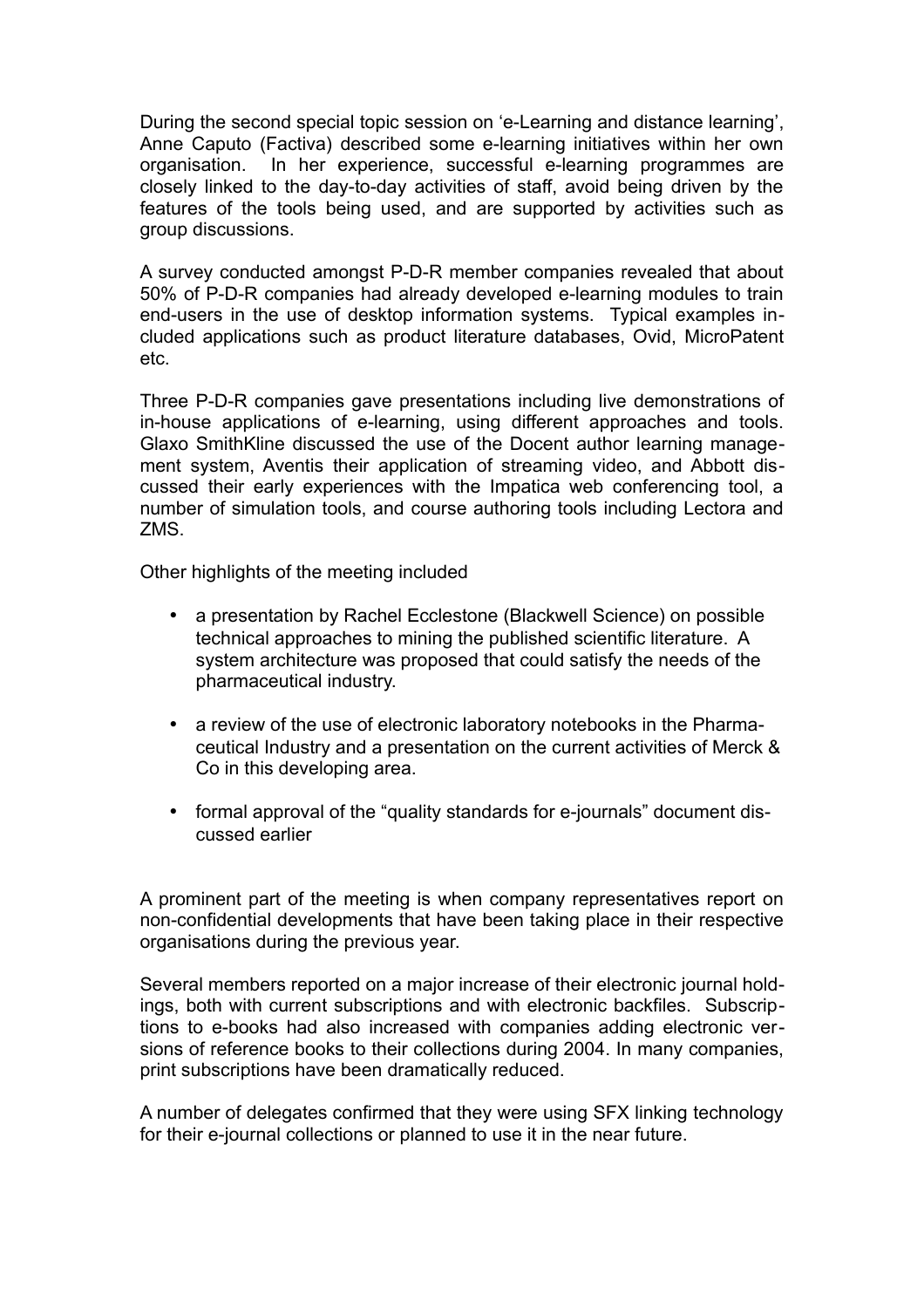The Company Reports' sessions also confirmed that intranet portals continue to be the primary means of delivering literature and information services to end-users within P-D-R companies, several of which reported the introduction of enterprise-wide portals with integrated taxonomy tools.

As agreed at last year's AGM, the P-D-R board had decided to make a special award each year – the Jane Whittall Award for Excellence - in memory of Jane Whittall, an active, popular P-D-R member who met an untimely death in 2003. The silver salver that will be allocated annually to the member who had contributed most to P-D-R activities over the previous 12 months.

The inaugural award went to Jeanet Ginestet of Sanofi Aventis who has been closely involved with the P-D-R for many years and has been primarily working in the compilation and production of the monthly P-D-R e-Newsletter. Over the years, Jeanet has alerted her P-D-R colleagues to many important developments in the information industry. Recently, the content and format of the e-newsletter has considerably improved which is very much appreciated by all members.



In summary, it was a highly successful and interactive meeting and a survey conducted amongst attendees indicated there had been, once again, a very high level of relevant and quality presentations by P-D-R members and invited speakers. The meeting continues to be regarded by most participants as the major annual event of its type for the international pharmaceutical industry.